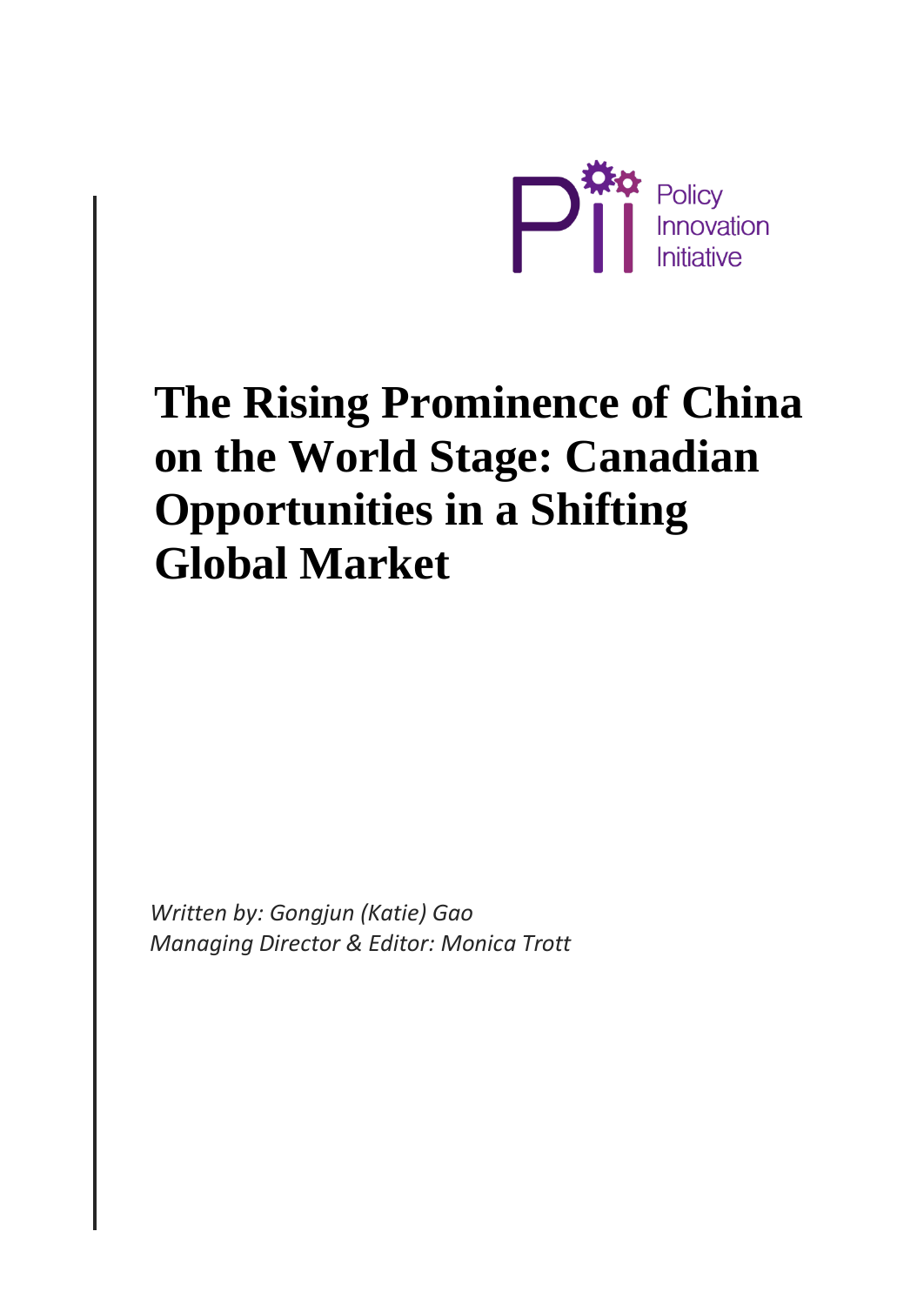## *Introduction*

In 2014, Chinese Premier Li Keqiang proposed a plan called *Made in China (MIC) 2025*, which has gained worldwide attention. The purpose of *MIC 2025* is to transform the People's Republic of China into a manufacturing leader through multi-phased innovative strategies. *MIC 2025* has been criticized by policy makers in the United States and European Unions because it challenges their current economic power and repositions China as a global economic power. The industrial modernisation process in China creates an enormous demand for economic and technological collaborations with international stakeholders. While not an economic powerhouse, Canada needs to grasp this opportunity to diversify Canadian imports and exports trading partners and enhance joint research initiatives in science and technology between the two countries.

Global uncertainty from the U.S.-China trade war has led to tariffs and strict restrictions on technology transfers. This has particularly hurt businesses in Canada, as China and the U.S. are Canada's largest trading partners. Compared to China and the U.S., Canada faces challenges in pushing forward an innovation-driven economy due to a lack of risk-taking investment culture and limited market size. With regard to the rapid evolving international context, Canada should become a more active player to address economic weaknesses, avoid heavy dependence on its trading partners and explore Canada's innovation potentials. In order to enhance its own economic and political powers, Canada requires a deeper understanding of the new innovation dimensions and directions in China.

This report aims to discuss how Canada should adjust its policy strategies and priorities to establish an innovation-driven economy, while considering China's changing approach to trade and innovation and the tension between U.S. and China. In the first section, it explains how *MIC 2025* emerged and explores the key content of the plan. Section 2 discusses the current relationship between China and Canada. It identifies the key considerations, risks and challenges in Canada of *MIC 2025*. In section 3, the report provides strategic recommendations to the Canadian government on how to leverage Canadian strengths to respond to the rising prominence of China on the world stage and how Canada should manage its position navigating relationships with two superpowers in the context of the U.S.- China Trade War.

## *Section 1: Background Information*

## *Strong Signals: China's changing approach to trade and innovation*

Over the last four decades, China has adopted several reform strategies and made progress in integrating with the global market economy. Domestic institutional reform and trade liberalization policy has allowed China to establish economic relationships with the rest of the world, contributing to continuous sustainable economic and social development in China (Zhu, 2012). As China joined the global market economy it showed strong economic growth rates, outpacing western markets like Canada.

In terms of China's level of global integration , evidence illustrates that China has achieved global scale in eight dimensions in the past few decades: (1) Trade; (2) Firms; (3) Capital; (4) People; (5) Technology; (6) Data; (7) Environmental impact; and (8) Culture (Woetzel et al., 2019). For example, China has been the world's largest goods and services trading partner since 2013 because it has comparative labour-cost advantages in terms of specializing in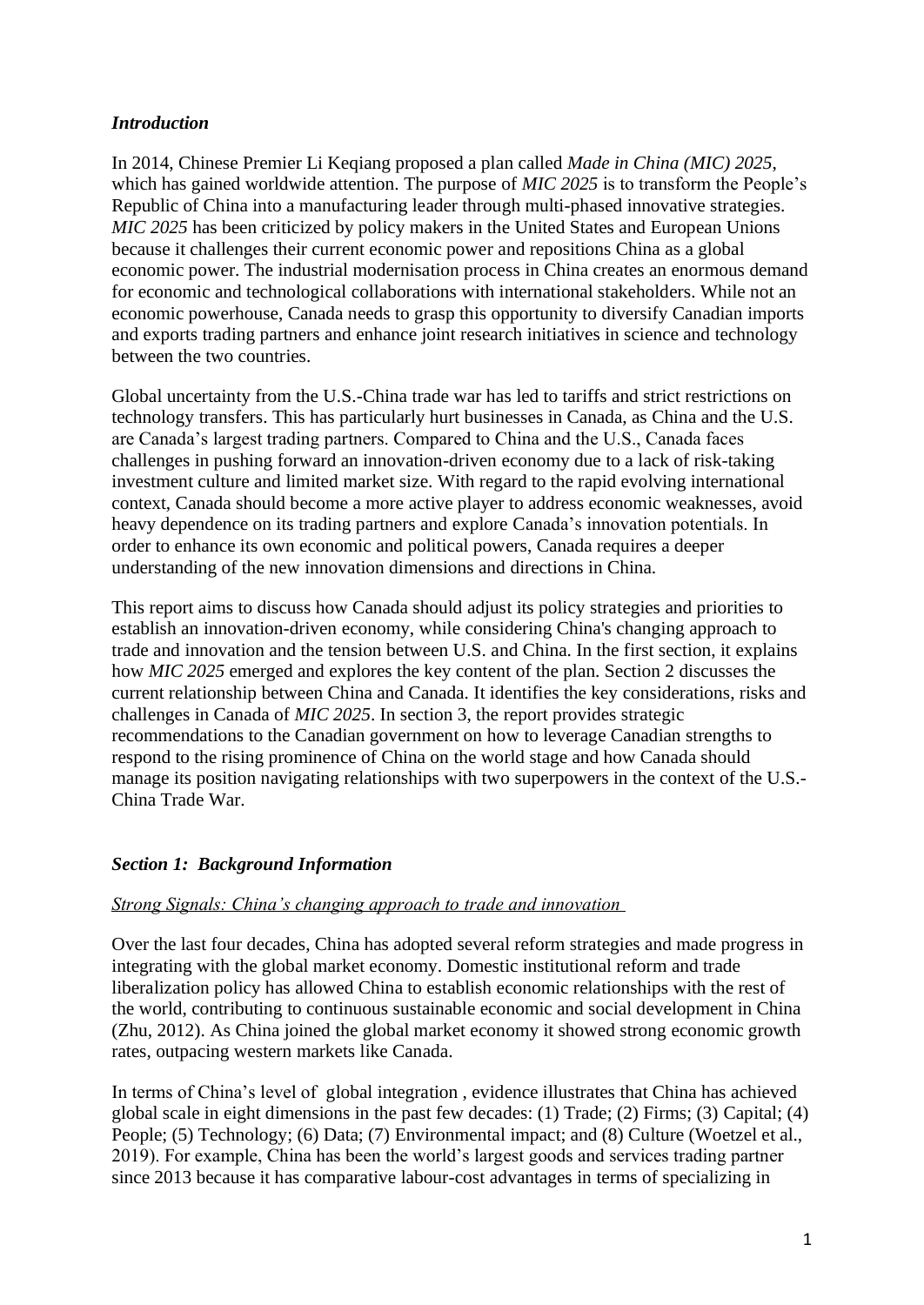manufactured products. The banking system in China has also become the largest in terms of assets, and its stock and bond markets are the second and third largest globally, respectively (Woetzel et al., 2019).

Despite this growth in the past 40 years, China's annual economic growth rate has gradually slowed down, and as of 2018 has remained around 6.6% (Congressional Research Service, 2019). There are several factors explaining the stagnation of economic growth in China:

- 1. Increased production costs, insufficient innovation capacity and a reliance on foreign technology has limited expansion of the manufacturing industrial sector in China (World Bank, 2012):
	- China's manufacturing industry is large due to the surge of foreign direct investment, cheap labour, the rising demand for commodities and necessities, regulations and policies in supporting the industry.
	- Manufacturing costs are continuously rising in China, in comparison with other developing countries. As a result, large enterprises have moved production and business to developing countries such as the Philippines, Malawi, and Bangladesh.
	- Even though manufacturing capacity has been enhanced with the support of foreign techniques, the quality of goods and services is unable to meet the needs of consumers in developed countries because of insufficient domestic innovation capacities.
	- Large and medium-sized industrial enterprises account for less than 1% of Research and Development (R&D) expenditures (Wu & Zhu, 2015). Core technologies and high-end equipment in firms are highly dependent on foreign countries.
- 2. Brain drains:
	- Increasing numbers of students who study abroad and seek development opportunities overseas. Data from 2008 showed 1.4 million students abroad and only 39,000 returned after their education (Guangzhou Daily, 2009).
	- Increasing the innovation capacity and adjusting the economic structure requires a large number of high-level talents returning from abroad to apply their knowledge domestically.
- 3. Changes in demographic structure threatens economic and social development in China (World Bank, 2012):
	- Aging population decreases the size of the workforce, reducing labour productivity and slowing economic growth.
	- Costs for China's centralized social services (Medicare, pension plans, and other social security benefits) are increasing, generating a fiscal burden.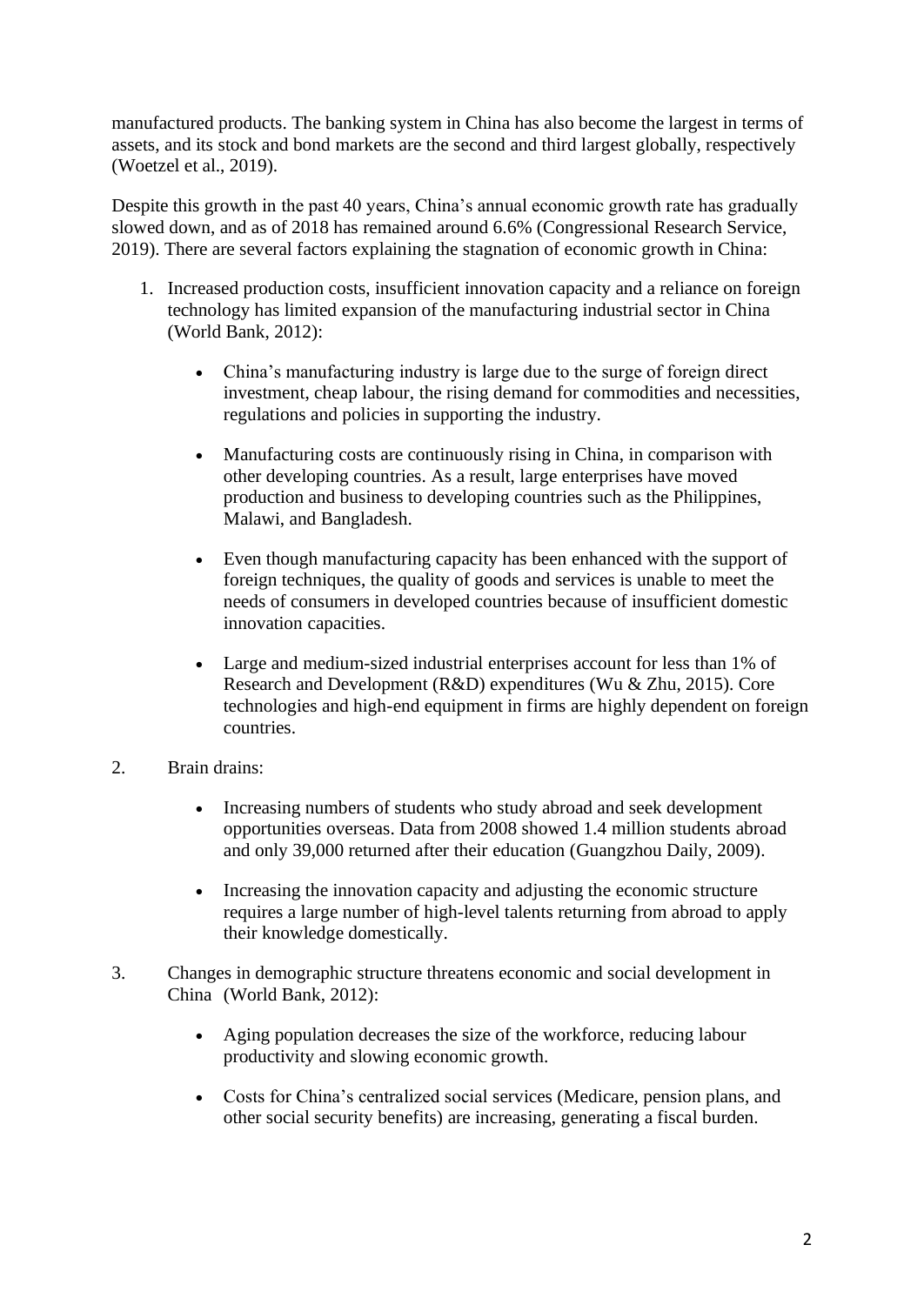#### *What is "Made in China 2025"?*

*MIC 2025* is a new industrial and innovation policy proposed by Chinese Premier Li Keqiang. The plan, officially adopted in 2015, is intended to address China's current dilemma of a middle income trap, innovation barriers, heavy dependence on foreign technology, lack of skilled workers and an aging population by improving the quality and innovation capacity of its manufacturing industry by December 2025 (US Chamber of Commerce, 2018). The impact of *MIC 2025* has been widely studied in the U.S. and the European Union, but has not yet been fully reviewed and analyzed from a Canadian perspective. *MIC 2025* establishes a framework that identifies multi-faceted objectives, strategic priorities, direction of actions, and policy tools for China. MIC was inspired by Germany's plan for reindustrialization *Germany Industry 4.0*, which emphasizes industrialization, digitalization, networking and smart green production. Unlike *Germany Industry 4.0*, *MIC 2025* uses a top-down approach, with the central government responsible for executing strategic planning and distributing tasks to China's provinces and municipalities (EU Chamber of Commerce in China, 2017).

*MIC 2025* clearly indicates five guiding principles, four basic principles and ten key priority sectors to enhance its manufacturing ability in 10 years (State Council of the People's Republic of China, 2015). The five guiding principles are the targets *MIC 2025* would achieve and the four basic principles represent how the government of China would approach its targets.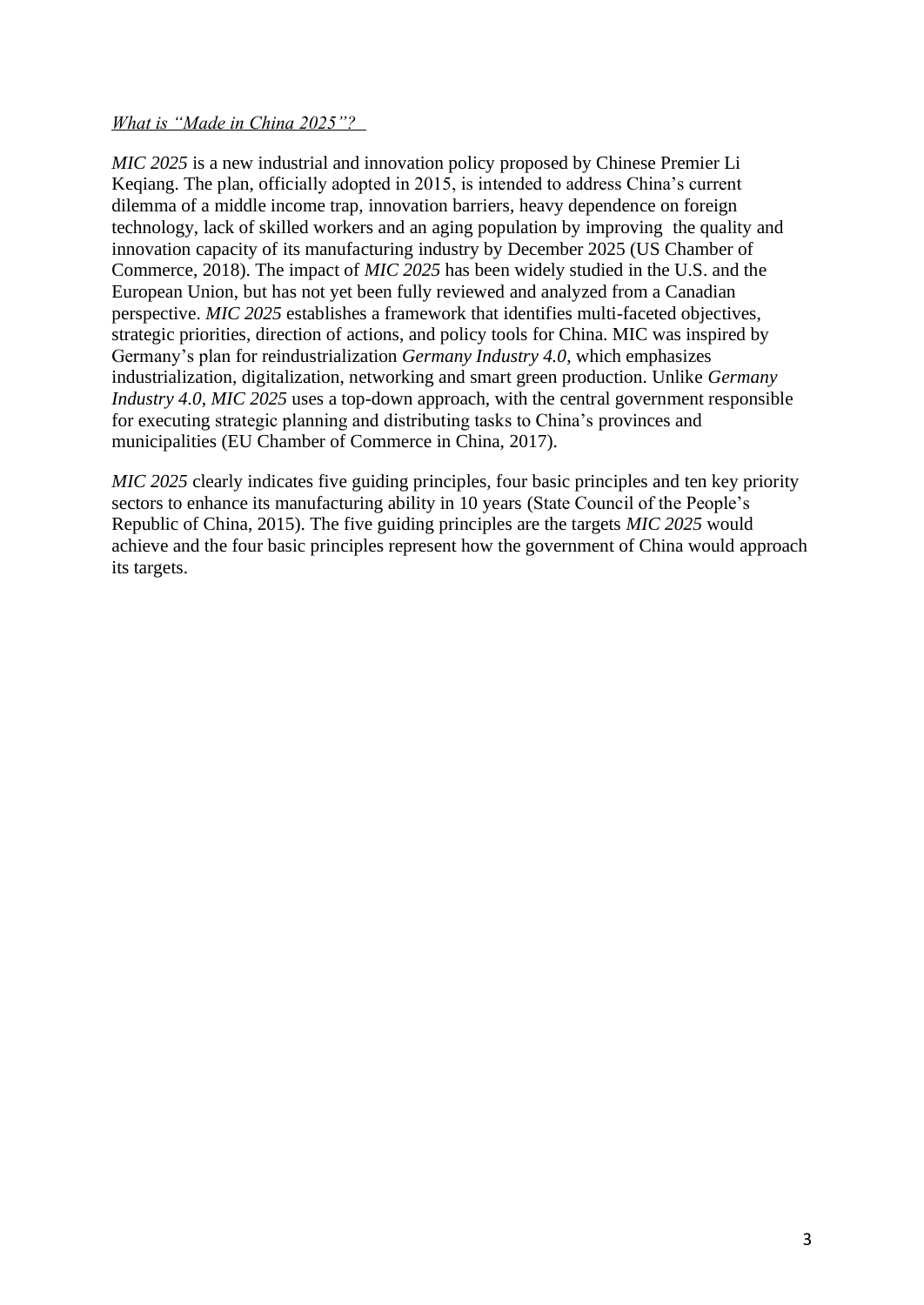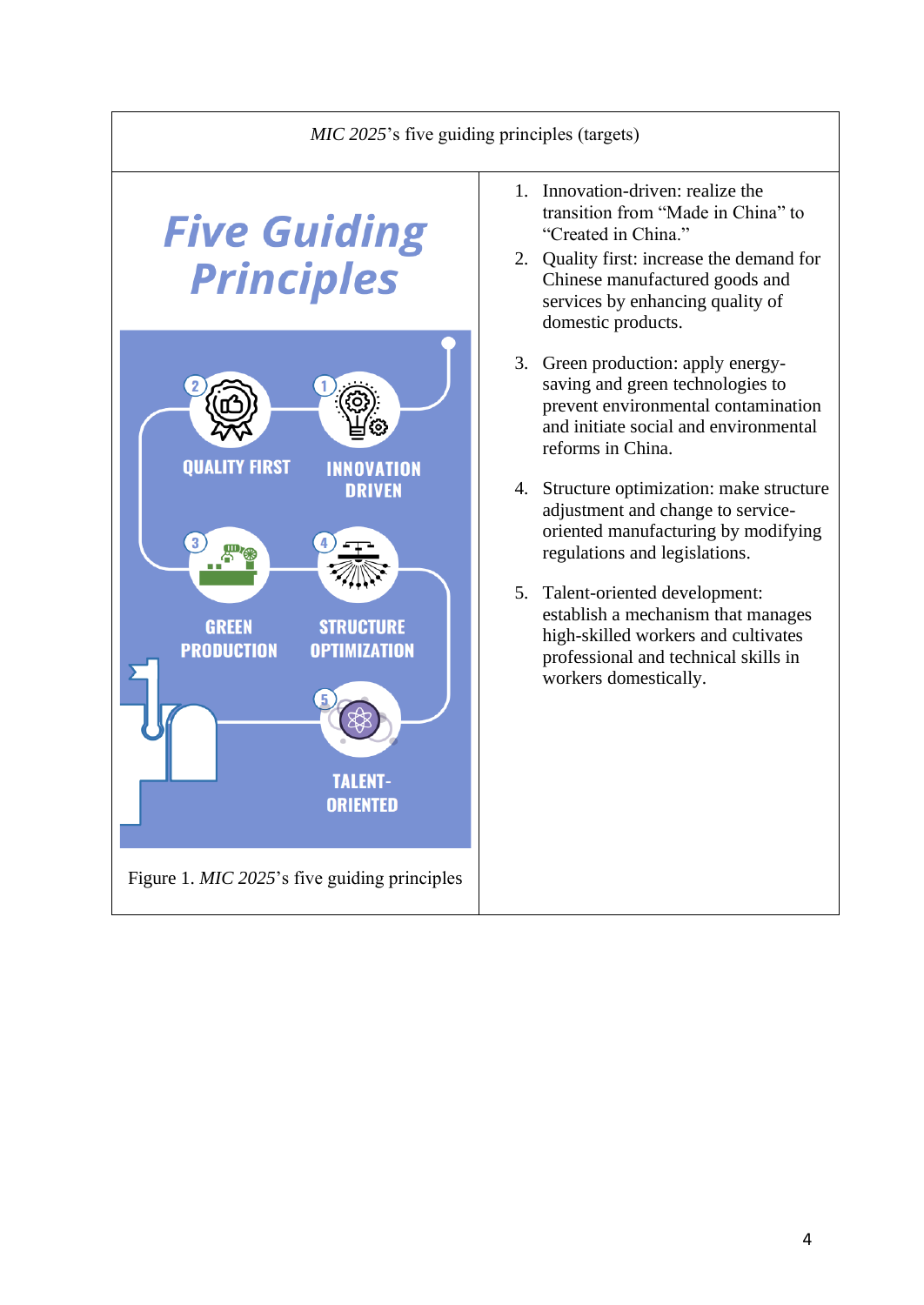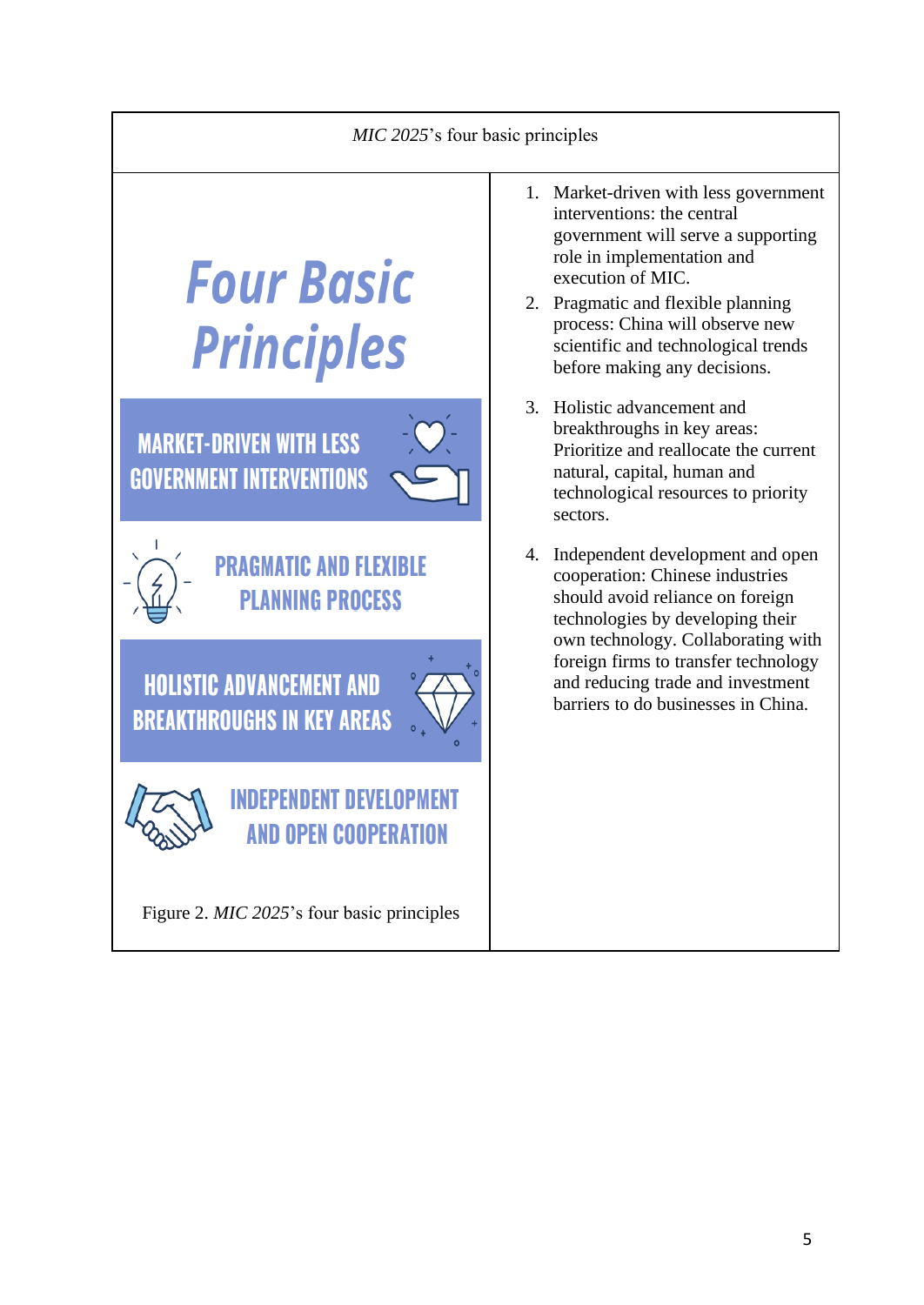| <i>MIC 2025's</i> ten key priority sectors                                           |                                                                  |                                                                                                                                            |                                       |                                                                                 |
|--------------------------------------------------------------------------------------|------------------------------------------------------------------|--------------------------------------------------------------------------------------------------------------------------------------------|---------------------------------------|---------------------------------------------------------------------------------|
| <b>HIGH-END</b><br><b>DIGITAL CONTROL</b><br><b>MACHINERY AND</b><br><b>ROBOTICS</b> | <b>AEROSPACE AND</b><br><b>AVIATION</b><br><b>EQUIPMENT</b>      | <b>ADVANCED RAIL</b><br><b>EQUIPMENT</b>                                                                                                   | <b>NEW MATERIALS</b>                  | <b>AGRICULTURAL</b><br><b>MACHINERY AND</b><br><b>EQUIPMENT</b>                 |
| <b>NEXT GENERATION</b><br><b>IT TECHNOLOGY</b>                                       | <b>ENERGY-SAVING</b><br><b>AND NEW ENERGY</b><br><b>VEHICLES</b> | <b>MARITIME</b><br><b>ENGINEERING</b><br><b>EQUIPMENT AND</b><br><b>HIGH-TECH</b><br><b>MARITIME VESSEL</b><br><b><i>MANUFACTURING</i></b> | <b>ELECTRICAL</b><br><b>EQUIPMENT</b> | <b>BIOMEDICINE AND</b><br>HIGH-<br><b>PERFORMANCE</b><br><b>MEDICAL DEVICES</b> |
| Figure 3. <i>MIC 2025</i> 's ten key priority sectors                                |                                                                  |                                                                                                                                            |                                       |                                                                                 |

Next Generation IT Technology:

• Focus on integrating circuits and special equipment, and improving operating systems and industrial software. This includes the domestic development of fifth generation mobile communication (5G) technology.

High-end Digital Control Tools and Robotics:

• Standardize robot production and expand the use of robots in autos, machinery, electronics, heavy manufacturing industry, chemical engineering.

Aerospace and aviation equipment & Maritime engineering equipment:

• Accelerate the innovation process and develop heavy-duty helicopters, next generation transport rockets as well as heavyweight transporters.

Advanced rail equipment, Energy efficient and new energy automobiles, & Electrical equipment:

• Focus on the concept of green production by applying new materials as well as new energy-saving technologies and establishing digitalized intelligent networks in these three priority sectors.

Agricultural machinery:

• Adopt high-end agricultural equipment for major production processes such as cultivation, management and harvesting and digitalize the agricultural process through continuous research and development.

New materials: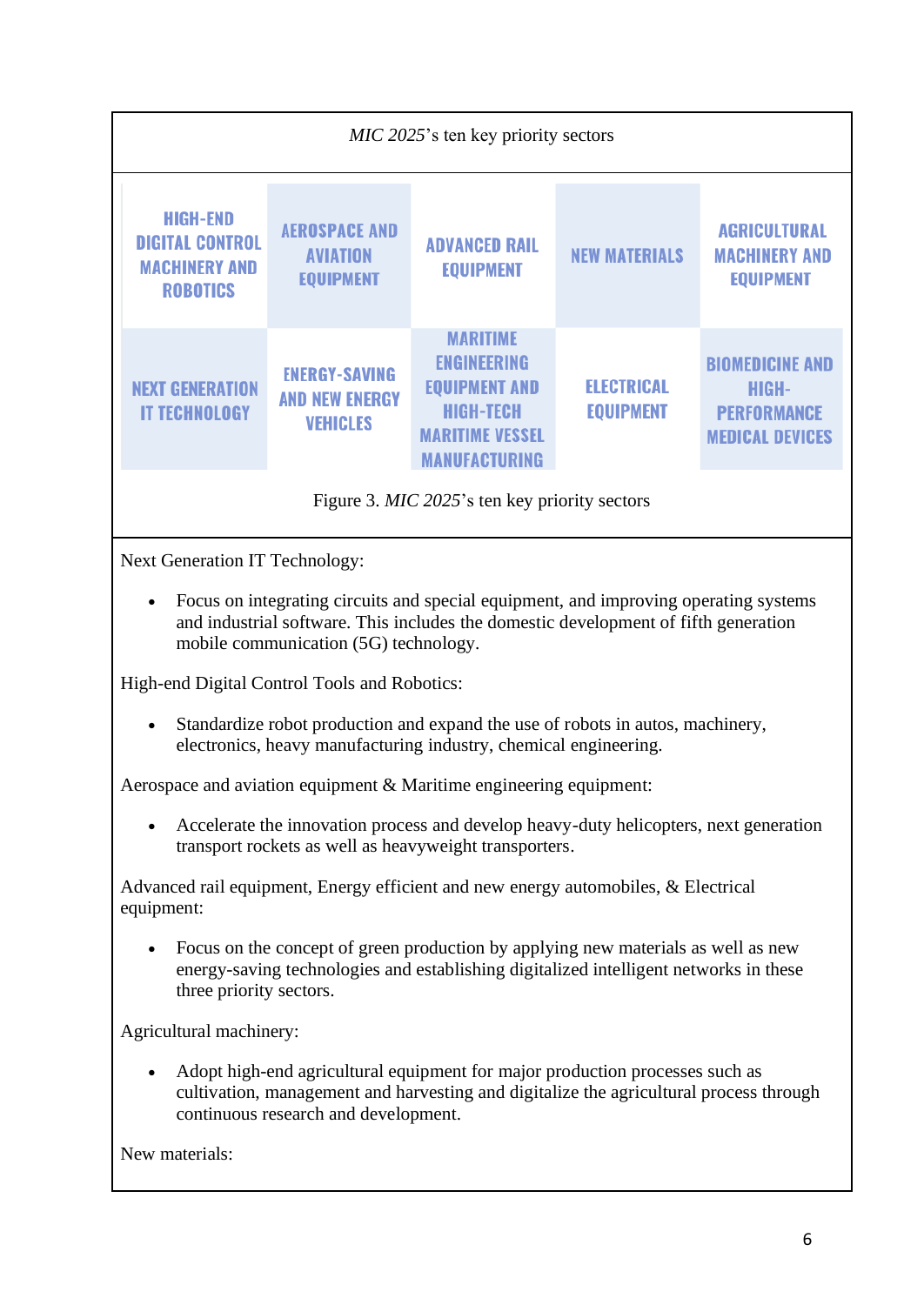• Focus on developing and promoting special new materials for military and folks such as high-performance structural materials, functional polymer materials and advanced composite materials.

Biomedicine and high-performance medical devices:

• Accelerate innovation and industrialization level of medical devices through the development of medical robots, high value medical technologies.

*MIC 2025* is an industrial plan that outlines the innovation and manufacturing objectives China would achieve in 10 years. As China is one of the largest trading partner, Canada should seek opportunities to collaborate with China so as to promote free trade and establish new joint research and innovation initiatives in key priority sectors between two countries.

# *Section 2: Canada and MIC 2025- Key Considerations, Risks and Challenges*

The new world-wide industrial revolution focuses on digitalization and innovative technologies, with countries including Germany, Japan, the U.S. and China already having taken action by making large investments in digital technology. The competitive landscape of global manufacturing has been reshaped. Canada is behind, and needs to take action if it wants to be a part of this industry-wide digital transformation. This will increase the competitiveness of Canadian companies on the world stage and benefit all Canadians through integrating advanced technologies in daily life.

The status and implications of MIC *2025 are important to Canada.* Researchers and scholars have evidenced that Canada's future will largely be determined by its "geo-political and geoeconomic relationship with two powerful rivals," the United States and China (Duckworth, 2018). Canada's diplomatic relationship with China started in the 1970s. Canadian Prime Minister Pierre Trudeau was a global trendsetter who reached out to China and got access to the Chinese market for Canadian businesses in 1973. Since then, bilateral cooperation between Canada and China has included trade, energy and resources, science and technology, education, and culture (Asian Institute and China Open Research Network, 2019). In 2017, Canada and China extended a bilateral free trade agreement, with the intention of continuous mutual economic benefits and enhancing Canadian and Chinese economic growth (Ozelkan, 2018). Additionally, both countries have collaborated on the global stage through the United Nations (UN), World Trade Organization (WTO) and Asia-Pacific Economic Cooperation Organization.

*MIC 2025* signals China's plan for the future of its global industry, investment, innovation and trade. Canada is a multicultural country that has abundant natural resources. With the urgent need for international research collaboration in China, Canada can take advantage of its resources to enhance its economic power through active trade and research partnerships with Chinese stakeholders. Canada needs to take into consideration several key factors and challenges it will need to address its relationship with China, given Canada's domestic priorities, policy landscape and other relationships and how these can align with the commitments China has made through *MIC 2025*.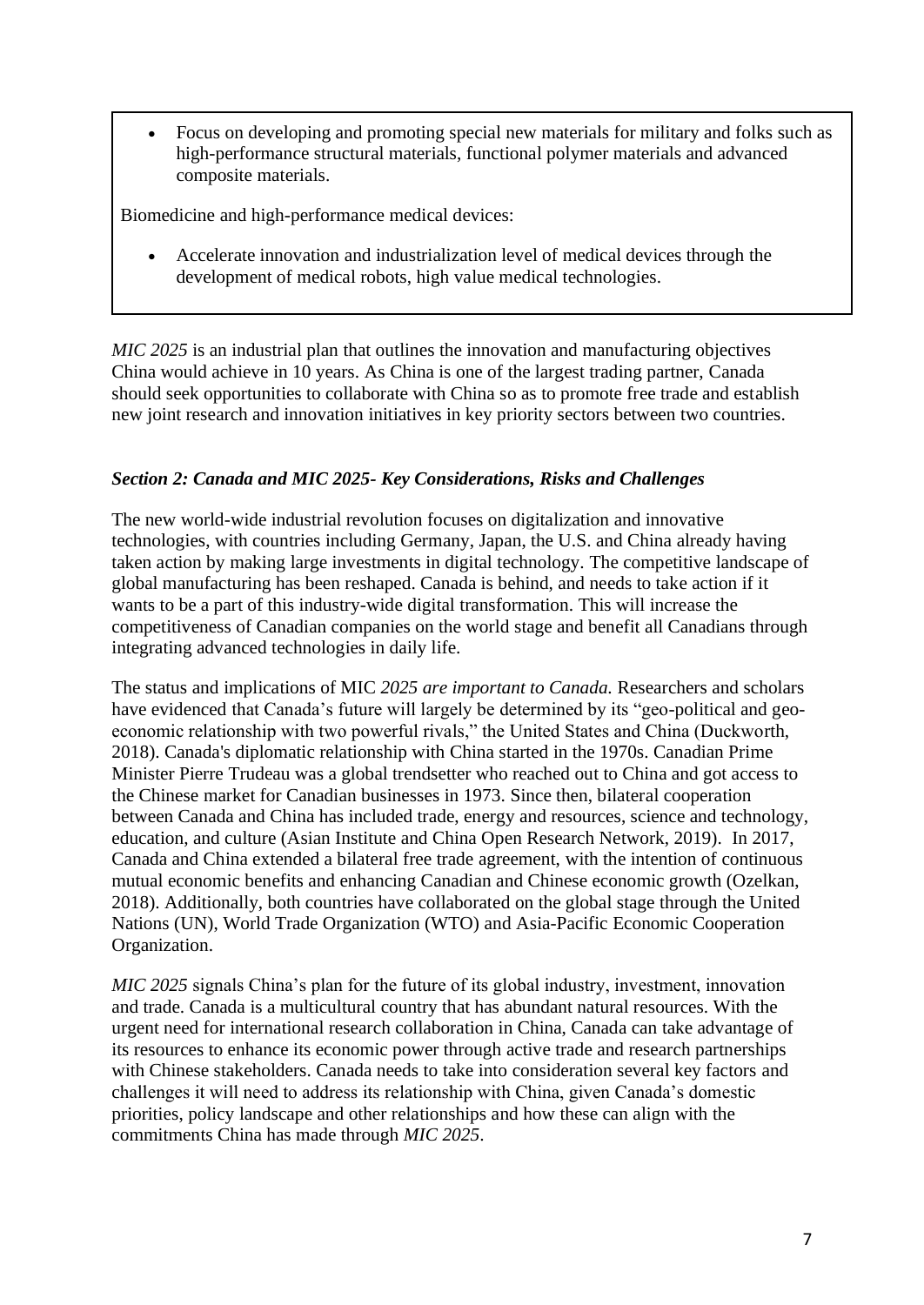*Key Consideration 1: Canada currently faces similar challenges in enhancing its manufacturing power and innovation capacity to China.*

- Insufficient research and development (R&D) expenditures in Canada's business sector.
	- Federal and provincial governments support innovation and R&D through financial incentive programs for small and medium enterprises.
	- Start-ups face challenges when conducting R&D themselves and navigating partnership opportunities with post-secondary institutions within the Canadian context because they lack sufficient initial capital endowments, human and technical resources. As research and innovation involves high risks and uncertainties, universities and colleges prefer to build strong research partnerships with larger sized firms.
- Canada's intellectual property legislation and regulatory frameworks restrict innovation. There is an inconsistent approach to research and innovation incentivizes for conducting R&D in Canada.
- There is a lack of jobs for high-skilled workers, experts and professionals in science, technology, engineering and math (STEM).
	- One in four STEM graduates from the Universities of Waterloo, British Columbia and Toronto worked outside Canada, mostly in the United States. For companies like Microsoft, Google, Facebook and Amazon.
- Canada's aging population and changing family structures has led to fewer people entering the workforce, resulting in lower labour productivity and production capacity, and threatening economic growth.

*Key Consideration 2: Canada's economic strengths and key initiatives align with China's investment interests.*

- Agricultural machinery equipment: Canada has a comparative advantage in smart agricultural technology, applying modern digital information technologies to enhance agricultural productivity and efficiency. Canada has the opportunity to export smart agriculture equipment and technology to China and establish crop optimization research collaborations between post-secondary institutions and industries in both countries.
	- The co-development of smart agriculture technology mutually benefits economic growth in the short run. With greater production capacity in both countries, there might be an increase in demand for canola and soybeans, key Canadian exports. Canadian exporters should expect to see continued export growth in these products in the next 5 years.
- Green technology: Environmental protection and climate change are one of the Government of Canada's top priorities. MIC 2025's emphasis on clean energy and green production processes aligns with Canada's goal of "achieving a net-zero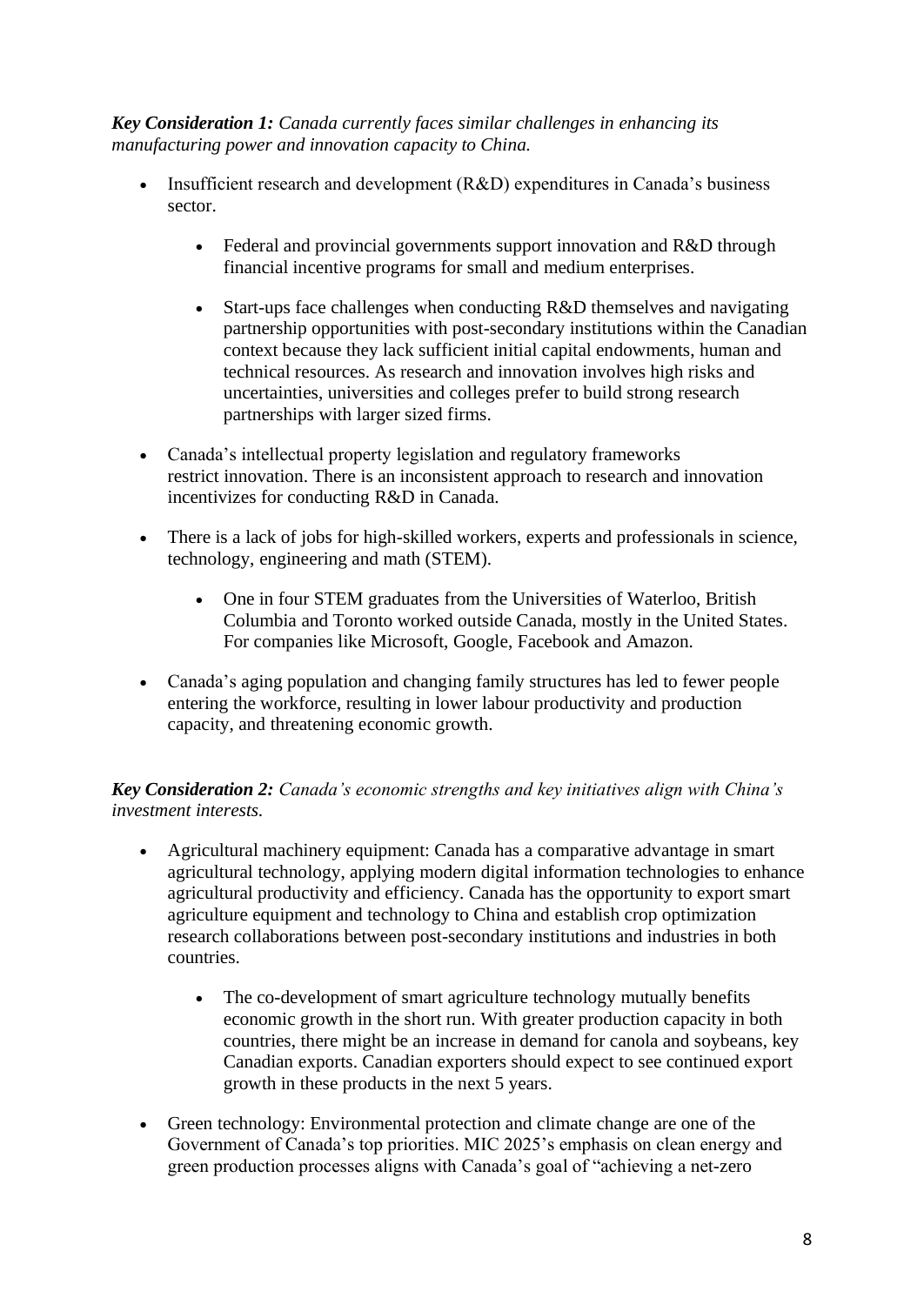emissions economy by 2050" (Government of Canada, 2019). It is possible that Canada could create green production and development mechanisms that integrate green technology into the industrial supply chain, the innovation creation chain, and the resource collection and distribution chain and export these technologies to China.

• Canada and China may jointly accelerate the development of alternative energy and new technologies (e.g. water recycling, wind and solar powers, carbon capture technologies) to reduce contamination and support sustainable development.

#### *Challenges to Canada in light of MIC 2025*

**Challenge 1:** *MIC 2025 is a government-led industrialization plan, which distorts the global market and limits the opportunities for trade and investment in Canada.*

- The overall implementation process of MIC 2025 is government-led rather than market-driven. The central government in China is the dominated investor and provides multiple financial incentive programs to support its innovation and industrial strategies directly. The government subsidizes several industries such as semiconductors, smart manufacturing, agricultural equipment and electric batteries.
- The Chinese government protects and fosters the development of Chinese enterprises by restricting market access for foreign companies and extending the licensing process, particularly to foreign technology suppliers such as telecommunications and ship building.
- The restrictive regulations and direct subsidies will enhance the competitiveness of domestic companies in the global market. In the long run, this protectionist strategy hurts the industrialization process of other countries because innovative Chinese products will be substitutes for those from other developed countries (e.g. Germany, the United States, Canada).

**Challenge 2:** The Chinese government applies *data control, and information and internet monitoring processes policies for foreign businesses collaborating with Chinese enterprises.*

- MIC 2025 emphasizes digital applications in the manufacturing industry and the establishment of a global industrial chain system. In order to achieve this goal, the Chinese government is implementing data and cyber laws such as the *Cyber Security Law (CSL*), which might put foreign supplier's proprietary industrial data at risk of being co-opted by the Chinese government. This might limit the incentive for entry of foreign companies into the Chinese market, because of the risk to their intellectual property.
- Chinese e-commerce and information technology businesses including Huawei, Xiaomi, Alibaba and Tencent have become more prominent on the world stage, and their approach to personalized data collection has created tension with Western markets, including Canada.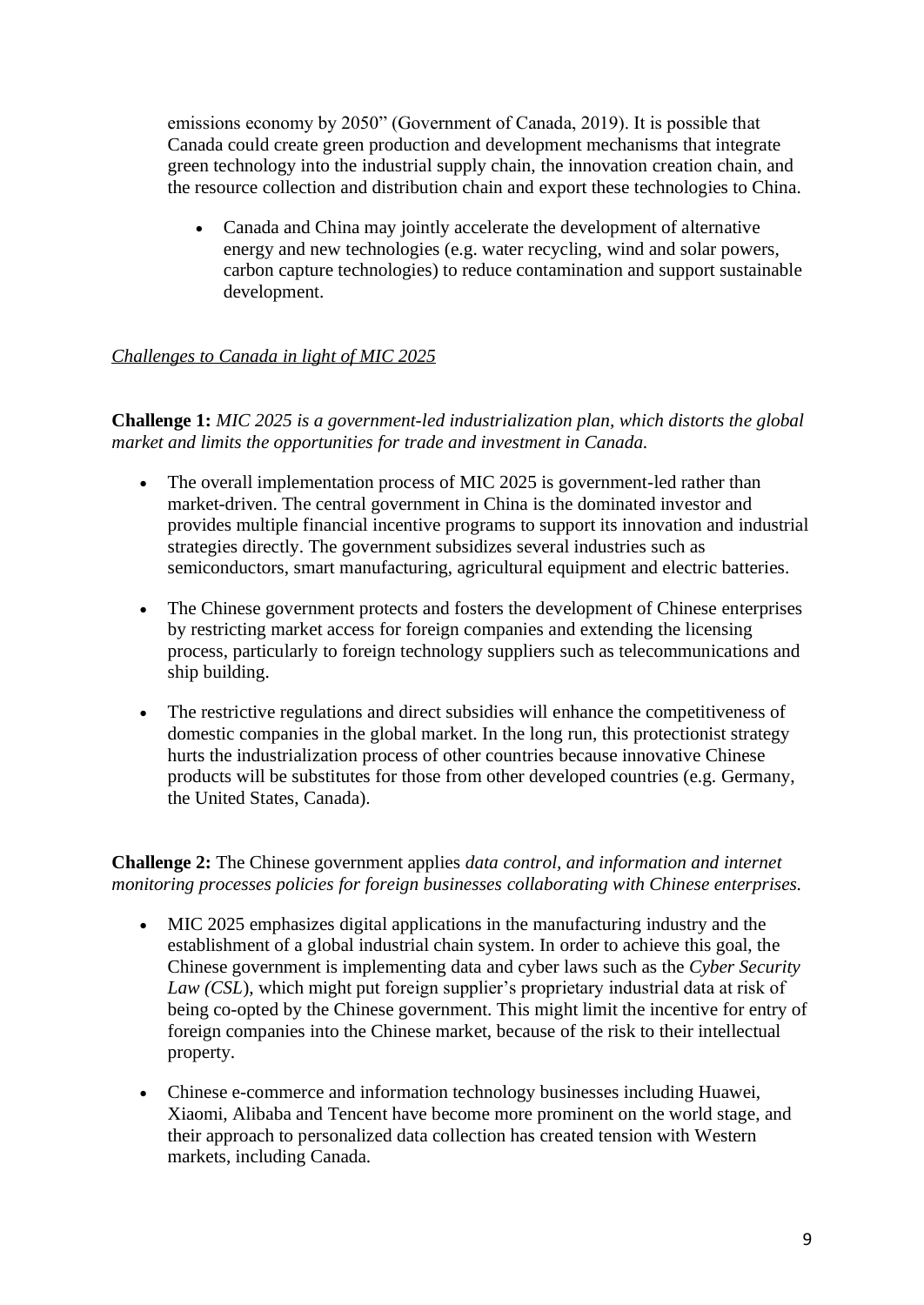- The U.S. government formed the process of "national security review" to restrict American companies from doing business and using information and communication technologies from China. Huawei, one of the fast-expanding global telecommunication equipment and services industries, has been dragged into the U.S.-China trade dispute. The U.S. added Huawei and 70 affiliates into its "Entity List", stating that Huawei is prohibited to purchase parts and components from U.S. businesses without the federal government's permission. This also restricts Huawei by limiting the service activities and market accessibility in the United States. In December, 2018, Huawei's CFO Meng Wanzhou was arrested by Canadian authorities and charged with "conspiracy to defraud multiple international institutions." Canadian, Chinese and U.S. officials were all involved in the extradition process. The arrest of Huawei's CFO created an ongoing diplomatic and economic rift between Canada and China (Stewart, 2019; Reiff, 2019).
- China's data and internet control regulations create barriers for Canadian enterprises in collaborating and investing with Chinese e-commerce business sectors by posing risks to Canadian intellectual property.

**Challenge 3:** *Moving towards new innovative industry in Canada requires coordination both domestically and internationally.*

- The issue of information asymmetry arises because Canadian decision makers are unable to get comprehensive and precise information on emerging smart manufacturing policies in China. Implementing further Canadian domestic, bilateral and international policies requires the support of sufficient evidence-based information that is currently difficult to get from China
- Domestically, adjusting Canada's direction on industrial and innovation policy requires co-operation among all government orders, private enterprises, postsecondary and research institutions, and with foreign investors.
- The difficulty of coordination limits the talent to develop and commercialize new innovations that could generate mutual benefits for both Canada and China.

## *Challenge 4: US-Canada-China relations*

- On March 22, 2018, the U.S. president Donald Trump announced tariffs and other trade barriers on USD \$50 billion worth of Chinese goods, following Section 301 of the Trade Act of 1974 (Diamond, 2018). Trump claimed that the increased tariffs on Chinese imports would help to reduce the federal government's deficits and increase a fair-trade environment among all its trading partners (The White House, 2018). In addition to tariffs, the US planned to restrict direct investment from China to protect America's intellectual property.
- On April 2, the Chinese Ministry of Commerce increased tariffs on 128 products imported from the U.S. such as airplanes, cars and steel piping in response to the action enforced by the U.S.. Since then, the trade dispute between China and the U.S. has continued so far (Lynch & Rauhala, 2018).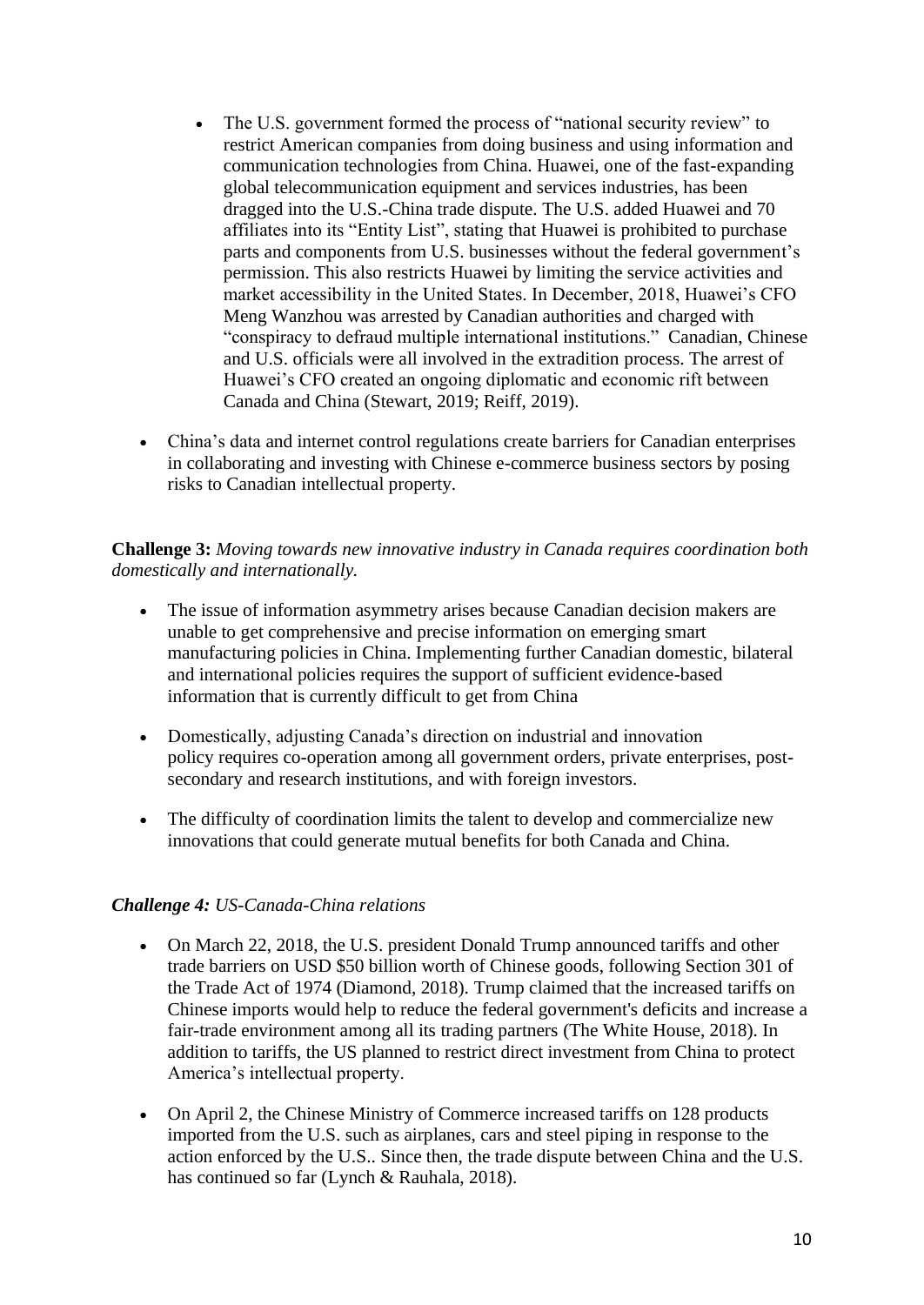- Once Huawei CFO was arrested by the Canadian Justice Department on bank fraud charges, China imposed trade bans on Canadian exports primarily canola seed products, soybeans and peas in 2019. In late June 2019, China also added other trade barriers on Canadian meat exports. These product bans had negative impacts on Canadian producers and farmers, particularly those in the agricultural sector. However, China has substituted certain Canadian exports for the now-banned American exports as the result of trade war, which boosts the demand for some goods such as lobster (Business Develop Bank of Canada, 2019).
- Canada, U.S. and Mexico signed the new Canada-United States-Mexico Agreement (CUSMA) in 2018, replacing the North American Free Trade Agreement (NAFTA). Clause 32.10 under CUSMA affects how Canada negotiates free trade deals with nonmarket economies, which makes Canada to tie with China harder. According to Article 32.10, if Canada wants to negotiate trade deals with non-market economies including China and Vietnam, Canada needs to notify other CUSMA members three months in advance and CUSMA countries are allowed to review any new free trade deals that Canada makes (Gibillini, 2019). Under this condition, Canada requires to balance the trading deals between CUSMA and China cautiously.

## *Section 3: Canadian Policy Action*

In light of the key considerations and challenges above, Canada is in a difficult position in regard to trade and investment with China and moving towards a new domestic innovative manufacturing industry. However, *MIC 2025* shows a shift in Chinese government priorities and a willingness to operate more openly on the global stage, creating a window of opportunity for Canadian action. Based on the current context, Canada should act on trade, foreign direct investment and domestic innovation.

Below are actions the Canadian federal government should take in order to capitalize on the opportunities presented by MIC 2025 and mitigate the conflicts between Canada and China.

## **1) Canada: China Trade**

- Improve information sharing network among industry associations and chambers of commerce from China and Canada.
- Renegotiate the Canada-China bilateral free trade agreements to:
	- Reduce tariffs on certain products for both countries;
	- Eliminate the current trade ban on Canadian agriculture products; and,
	- Enlarge the exports and imports in areas of mutual interests.
- Promote cooperation between two countries through Canada China Trade Conference and China International Import Expo.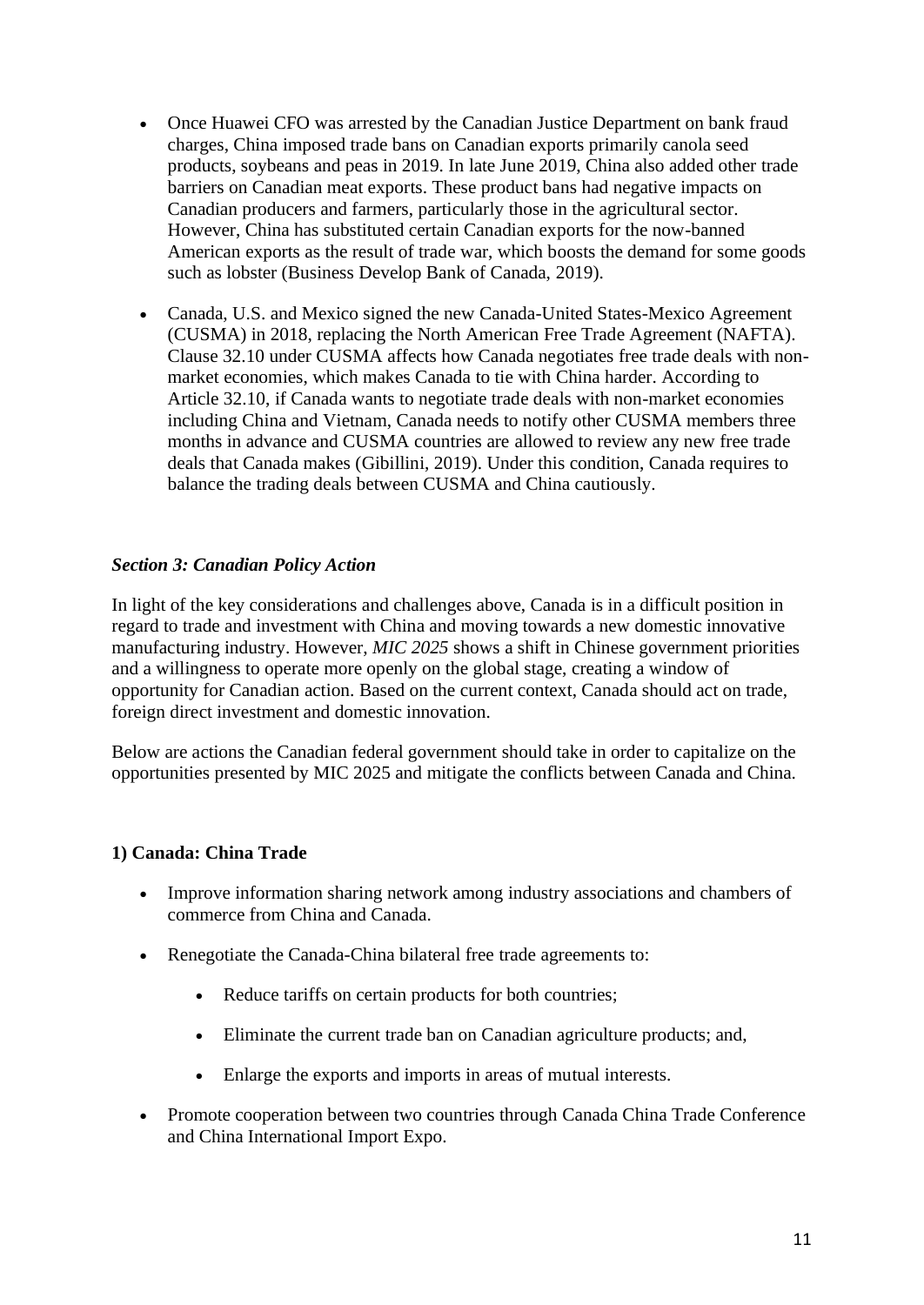## **2) Foreign Direct Investment in China**

- Increase transparency by implementing disclosure mechanisms, which will help to obtain extensive and accurate information about the foreign investors and FDI inflows.
- Implement screening mechanisms and form processes of national security review with regard to foreign investment activities.
- Enhance capital investment in the agricultural industry and environmental sector for both Canada and China.

# **3) Domestic Innovation**

- Increase Canadian domestic research and development investments in smart agriculture, green technology, and cyber defense capabilities.
- Establish strong research partnerships between Canadian post-secondary institutions, research institutions and industry representatives to enhance innovation capacity.
- Provide government grants and repayable funding to support capital and technology adoption projects as well as workforce hiring and training projects.
- Map out a national Industry 4.0 strategy that integrates technology and innovation into core businesses (Wetmore, 2016).

## **Conclusion**

China is currently experiencing its fourth industrial revolution and *MIC 2025* provides guidance on how China will integrate digital platforms and innovative technology to increase the competitiveness of Chinese industries on the world stage. The *MIC 2025 plan* creates both threats and opportunities to the Canadian economy. As China is one of the largest trading partners, Canada should take actions to avoid any challenges in trade and investment. At the same time, there are opportunities for Canada to expand trade with China and partner with Chinese corporations as well as institutions to promote research and development. Canada has been dragged into the middle of the U.S.-China trade war, resulting in diplomatic tensions between Canada and China. In light of these circumstances, Canada should approach China openly and cautiously, and act to adjust its domestic and international trading and investment policies in order to be a part of the digital innovative industrial revolution.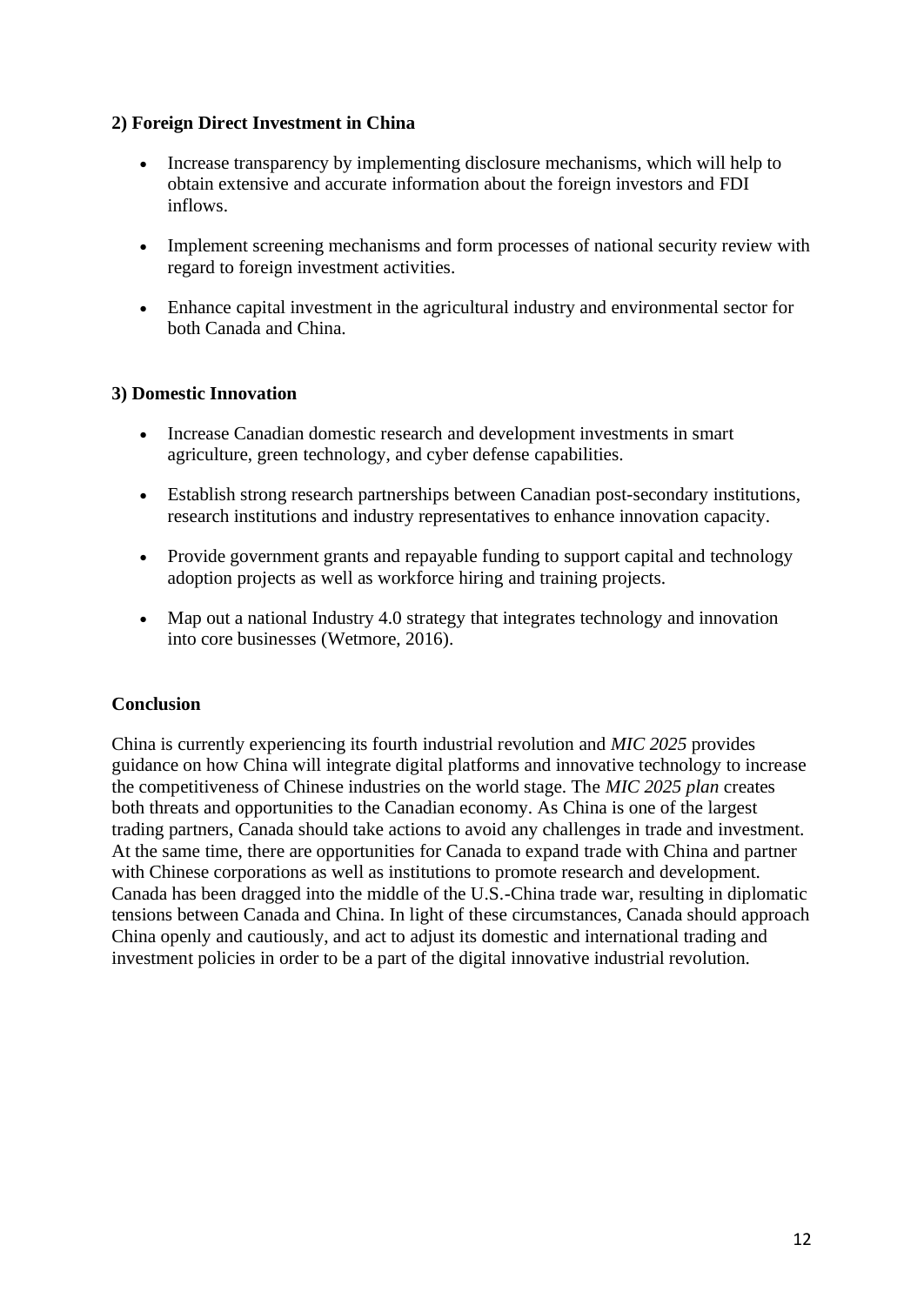#### **Works Cited**

- Asian Institute and China Open Research Network. (2019). *Moving Forward: Issues in Canada-China Relations*. Retrieved from Asian Institute at the Munk School of Global Affairs, https://munkschool.utoronto.ca/ai/files/2016/02/Moving\_Forward\_Farooq\_McKnight. pdf
- World Bank. (2012, Feb 27). China 2030: Building a Modern, Harmonious, and Creative Society. *Development Research Center of the State Council,* P.R.C. Retrieved December 07, 2018, from https://goo.gl/vZEVHz
- Business Development Bank of Canada. (2019). *How much will the trade war hurt Canada?.* Retrieved from https://www.bdc.ca/en/articles-tools/entrepreneurtoolkit/publications/monthly-economic-letter/pages/1907.aspx
- Congressional Research Service. (2019) *China's Economic Rise: History, Trends, Challenges, and Implications for the United States*. Retrieved from https://fas.org/sgp/crs/row/RL33534.pdf
- Diamond, J. (2018, March 23). *Trump hits China with tariffs, heightening concerns of global trade war*. Retrieved from CNN Politics, https://www.cnn.com/2018/03/22/politics/donald-trump-china-tariffs-trade-war/
- Duckworth, G. (2018). *A Made-in-Canada China Strategy for 2018?*. Retrieved from the Canadian International Council's website, https://thecic.org/a-made-in-canada-chinastrategy-for-2018/
- EU Chamber of Commerce in China. (2017). China Manufacturing 2025: Putting Industrial Policy Ahead of Market Forces. Retrieved from European Union Chamber of Commerce in China, www.europeanchamber.com.cn/en/china-manufacturing-2025.
- Gibillini, N. (2018, October 18). Canada didn't give up its sovereignty with the 'non-market' USMCA clause: Mulroney. Retrieved from BNN Bloomberg, https://www.bnnbloomberg.ca/canada-didn-t-give-up-its-sovereignty-with-nonmarket-usmca-clause-mulroney-1.1154614
- Government of Canada. (2019). Government of Canada releases emissions projections, showing progress towards climate target. Retrieved from Environment and Climate Change Canada, https://www.canada.ca/en/environment-climatechange/news/2019/12/government-of-canada-releases-emissions-projectionsshowing-progress-towards-climate-target.html
- Guangzhou Daily. (2009). *China has the largest number of talent loss countries, millions of elites stay overseas*. Retrieved from http://www.chinaqw.com/lxs/lxsxw/200907/21/172174.shtml
- Lynch, D. J. & Rauhala, E. (2018, April 4). *Trump pushes back on fears of a trade with China*. Retrieved from the Washington Post, https://www.washingtonpost.com/world/asia\_pacific/china-fires-back-at-trump-with-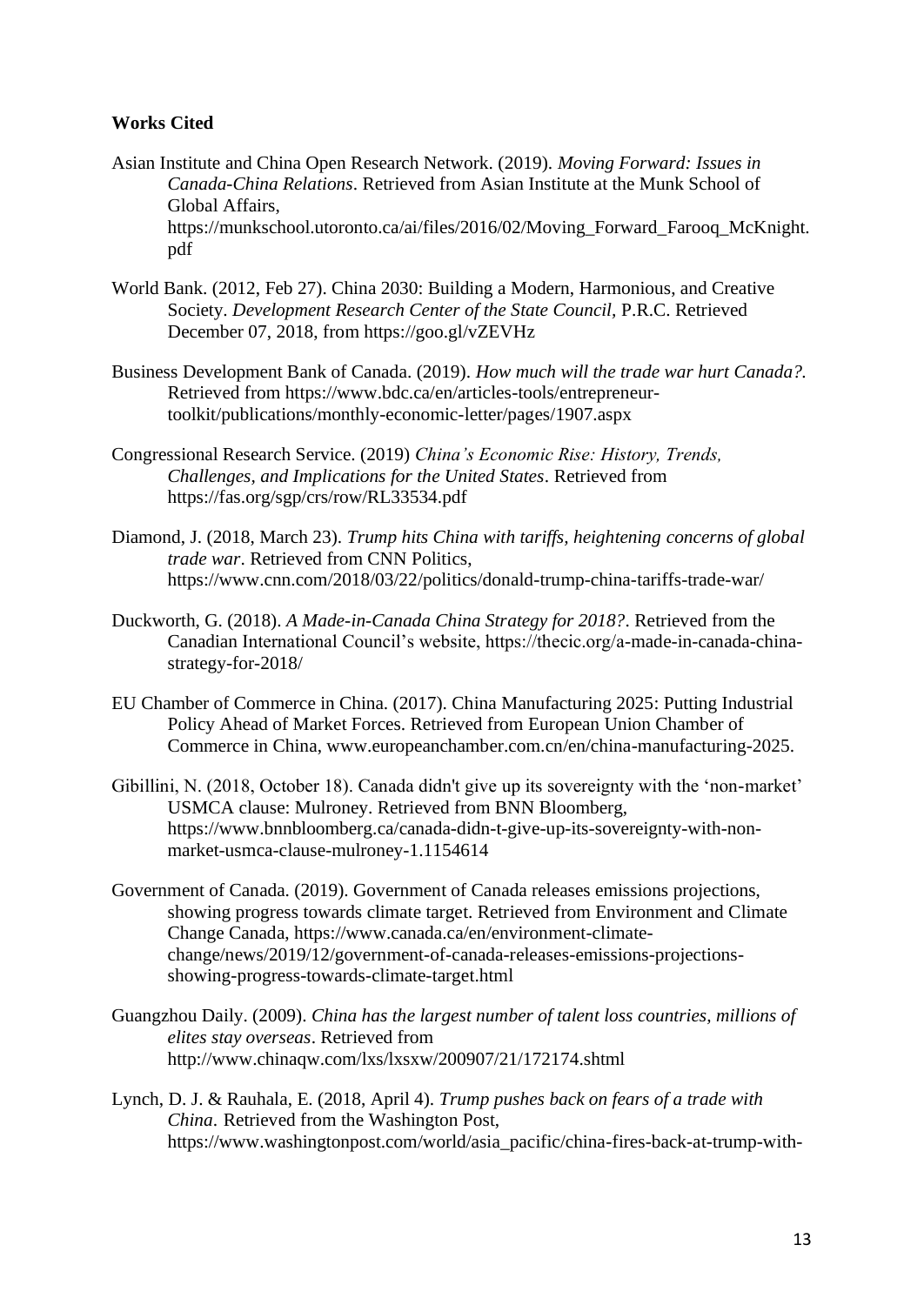tariffs-on-106-us-products-including-soybeans-cars/2018/04/04/338134f4-37d8-11e8 b57c-9445cc4dfa5e\_story.html

- Malkin A. (2018). Made in China 2025 as a Challenge in Global Trade Governance: Analysis and Recommendations. Retrieved from *Centre for International Governance Innovation,* https://bit.ly/2G0kQxl
- Ozelkan, E. (2018). *Canada and China Explore Bilateral Trade Agreement*. Retrieved from IBIS World, https://www.ibisworld.com/industry-insider/spotlight-reports/canadaand-china-explore-bilateral-trade-agreement/
- Reiff, N. (2019, August 9). *Why Huawei Is in the Middle of the U.S. China Trade War*. Retrieved from Investopedia, https://www.investopedia.com/why-huawei-is-in-themiddle-of-the-u-s-china-trade-war-4687522
- State Council of the People's Republic of China. (2008). *"Outline of the National Intellectual Property Strategy."* State Council of the People's Republic of China. Retrieved December 04, 2018, from www.wipo.int/edocs/lexdocs/laws/en/cn/cn021en.pdf.
- State Council of the People's Republic of China. (2015). *Interpretation of "Made in China 2025": Strengthening Quality and Brand Building*. Retrieved from http://www.miit.gov.cn/n973401/n1234620/n1234623/c3843850/content.html
- State Council of the People's Republic of China. (2015). *Interpretation of "Made in China 2025": Promote the development of small, medium-sized enterprises*. Retrieved from http://www.miit.gov.cn/n973401/n1234620/n1234623/c3843771/content.html
- State Council of the People's Republic of China. (2015). *Interpretation of "Made in China 2025": Improving fiscal, taxation and financial policies*. Retrieved from http://www.miit.gov.cn/n973401/n1234620/n1234623/c3843836/content.html
- State Council of the People's Republic of China. (2015). *Interpretation of "Made in China 2025": Fully promoting Green Manufacturing and Accelerating the Construction of Ecological Civilization*. Retrieved from http://www.miit.gov.cn/n973401/n1234620/n1234623/c3843855/content.html
- Stewart, E. (2019, August 19). *The US government's battle with Chinese telecom giant huawei, explained*. Retrieved from Vox, https://www.vox.com/technology/2018/12/11/18134440/huawei-executive-orderentity- list-china-trump
- The White House. (2018, April 5). *Statement from President Donald J. Trump on Additional Proposed Section 301 Remedies*. Retrieved from https://www.whitehouse.gov/briefings-statements/statement-president-donald-jtrump-additional-proposed-section-301-remedies
- US Chamber of Commerce. (2018). *Made in China 2025: Global Ambitions Built on Local Protections*. Retrieved from www.uschamber.com/sites/default/files/final\_made\_in\_china\_2025\_report\_full.pdf.